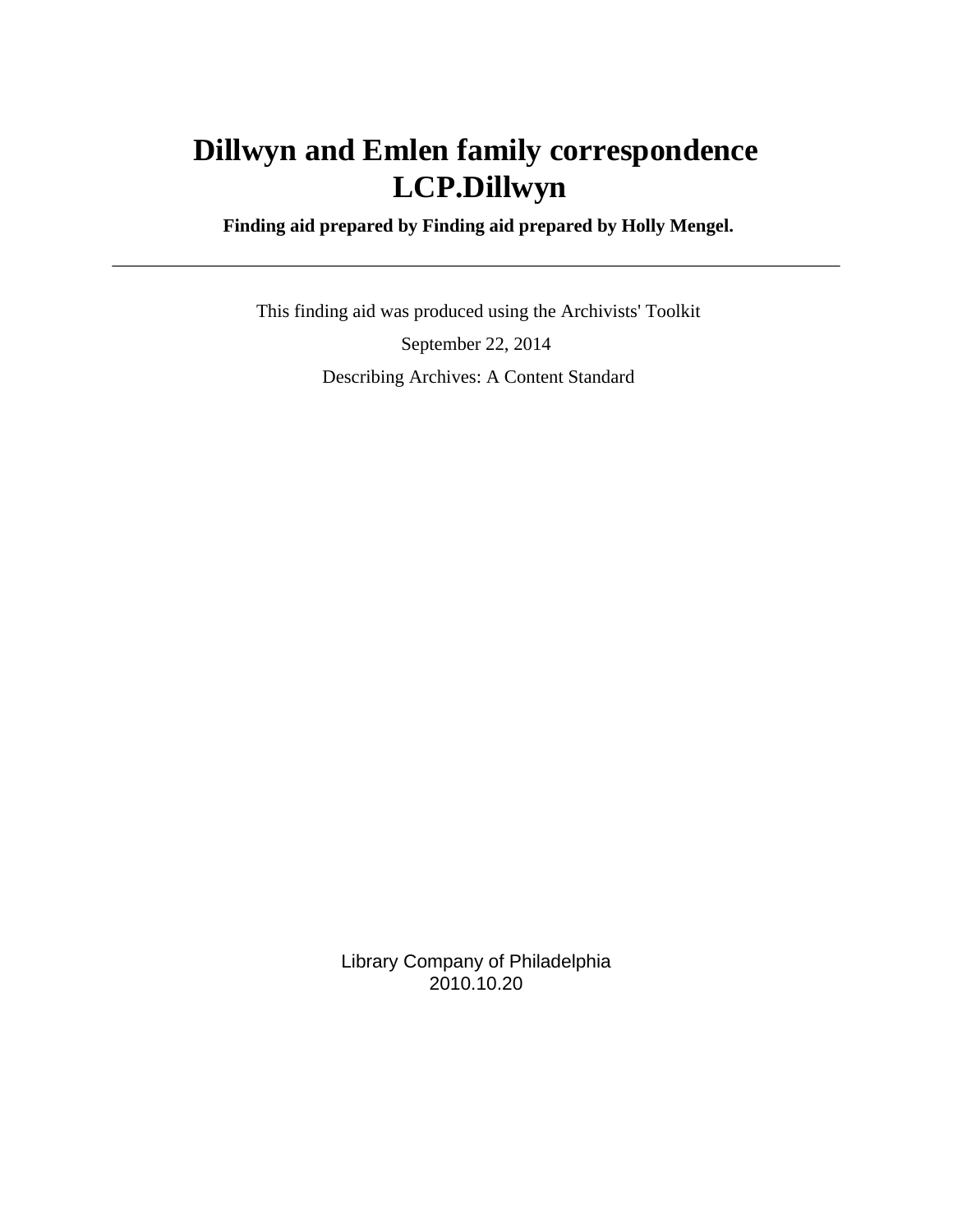# **Table of Contents**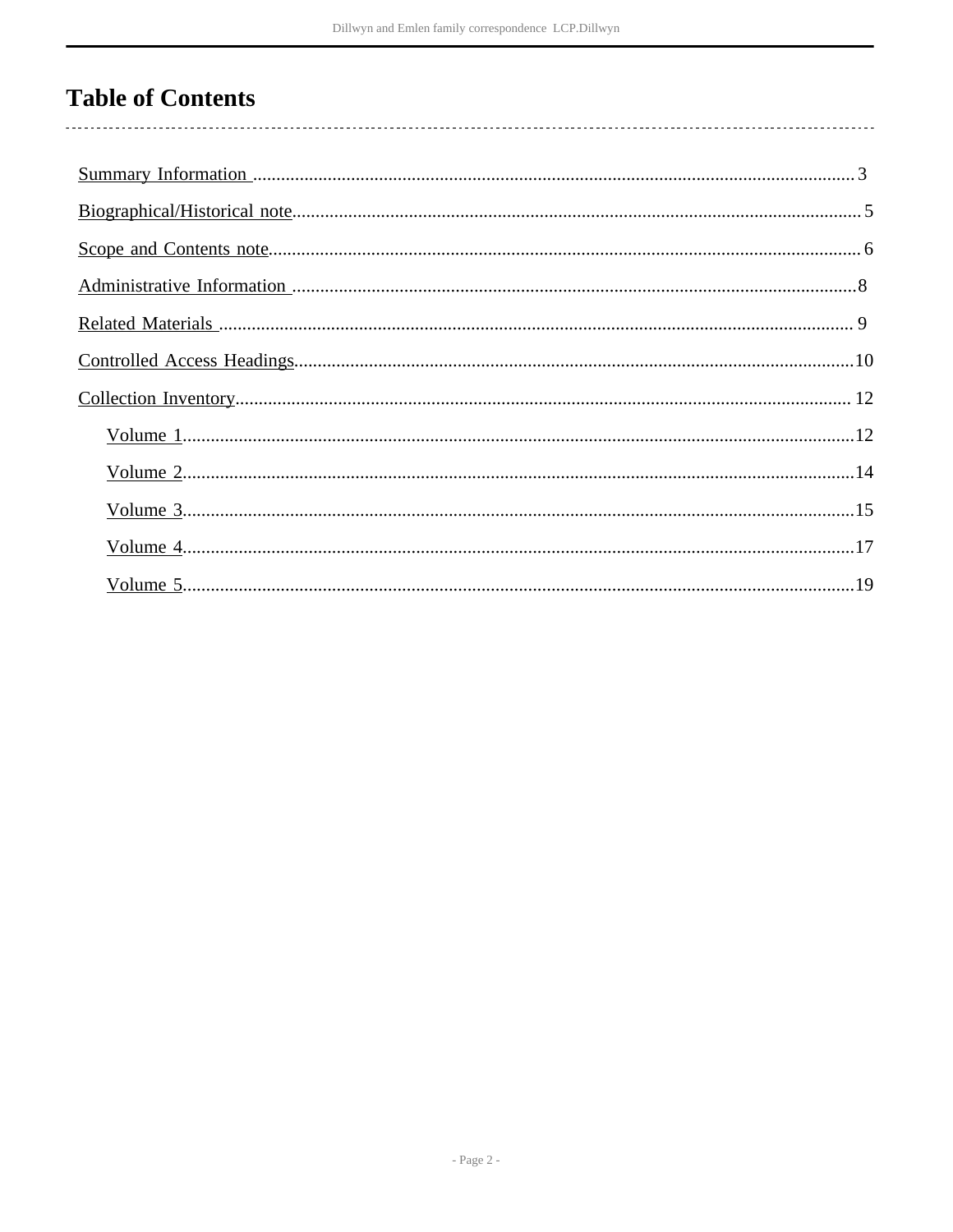# <span id="page-2-0"></span>**Summary Information**

| <b>Repository</b> | Library Company of Philadelphia                                                                                                                                                                                                                                                                                                                                                                                                                                                                                                                                                                                                                                                                                                                                                                                                                                                                                                                                                                       |
|-------------------|-------------------------------------------------------------------------------------------------------------------------------------------------------------------------------------------------------------------------------------------------------------------------------------------------------------------------------------------------------------------------------------------------------------------------------------------------------------------------------------------------------------------------------------------------------------------------------------------------------------------------------------------------------------------------------------------------------------------------------------------------------------------------------------------------------------------------------------------------------------------------------------------------------------------------------------------------------------------------------------------------------|
| <b>Creator</b>    | Dillwyn, William, 1743-1824                                                                                                                                                                                                                                                                                                                                                                                                                                                                                                                                                                                                                                                                                                                                                                                                                                                                                                                                                                           |
| <b>Creator</b>    | Emlen, Samuel, Jr., 1766-1837                                                                                                                                                                                                                                                                                                                                                                                                                                                                                                                                                                                                                                                                                                                                                                                                                                                                                                                                                                         |
| <b>Creator</b>    | Emlen, Susanna Dillwyn, 1769-1819                                                                                                                                                                                                                                                                                                                                                                                                                                                                                                                                                                                                                                                                                                                                                                                                                                                                                                                                                                     |
| <b>Title</b>      | Dillwyn and Emlen family correspondence                                                                                                                                                                                                                                                                                                                                                                                                                                                                                                                                                                                                                                                                                                                                                                                                                                                                                                                                                               |
| Date [inclusive]  | 1770-1818                                                                                                                                                                                                                                                                                                                                                                                                                                                                                                                                                                                                                                                                                                                                                                                                                                                                                                                                                                                             |
| <b>Extent</b>     | 7.0 containers                                                                                                                                                                                                                                                                                                                                                                                                                                                                                                                                                                                                                                                                                                                                                                                                                                                                                                                                                                                        |
| Language          | English                                                                                                                                                                                                                                                                                                                                                                                                                                                                                                                                                                                                                                                                                                                                                                                                                                                                                                                                                                                               |
| <b>Abstract</b>   | The Dillwyn and Emlen family was joined in 1795 when Susanna Dillwyn<br>married Samuel Emlen, Jr. Both the Dillwyn and Emlen families were<br>prominent in early America as Quakers and advocates for abolition. This<br>collection consists of five disbound volumes of letters written to and<br>from William Dillwyn of London and his daughter Susanna Dillwyn<br>in America from 1770 to 1795; and thereafter until 1818, to and from<br>Susanna and her husband Samuel Emlen, Jr. of Burlington County, New<br>Jersey. Although Susanna lived almost her entire life apart from her father,<br>their letters are frequent and deal primarily with family matters and kin.<br>However, there is frequent comment concerning such topics as yellow<br>fever; abolitionism and slavery; Native Americans; breast cancer; and<br>American and European politics, including the Napoleonic wars and the<br>embargo, as well as their effects upon trade and merchants in Philadelphia<br>and London. |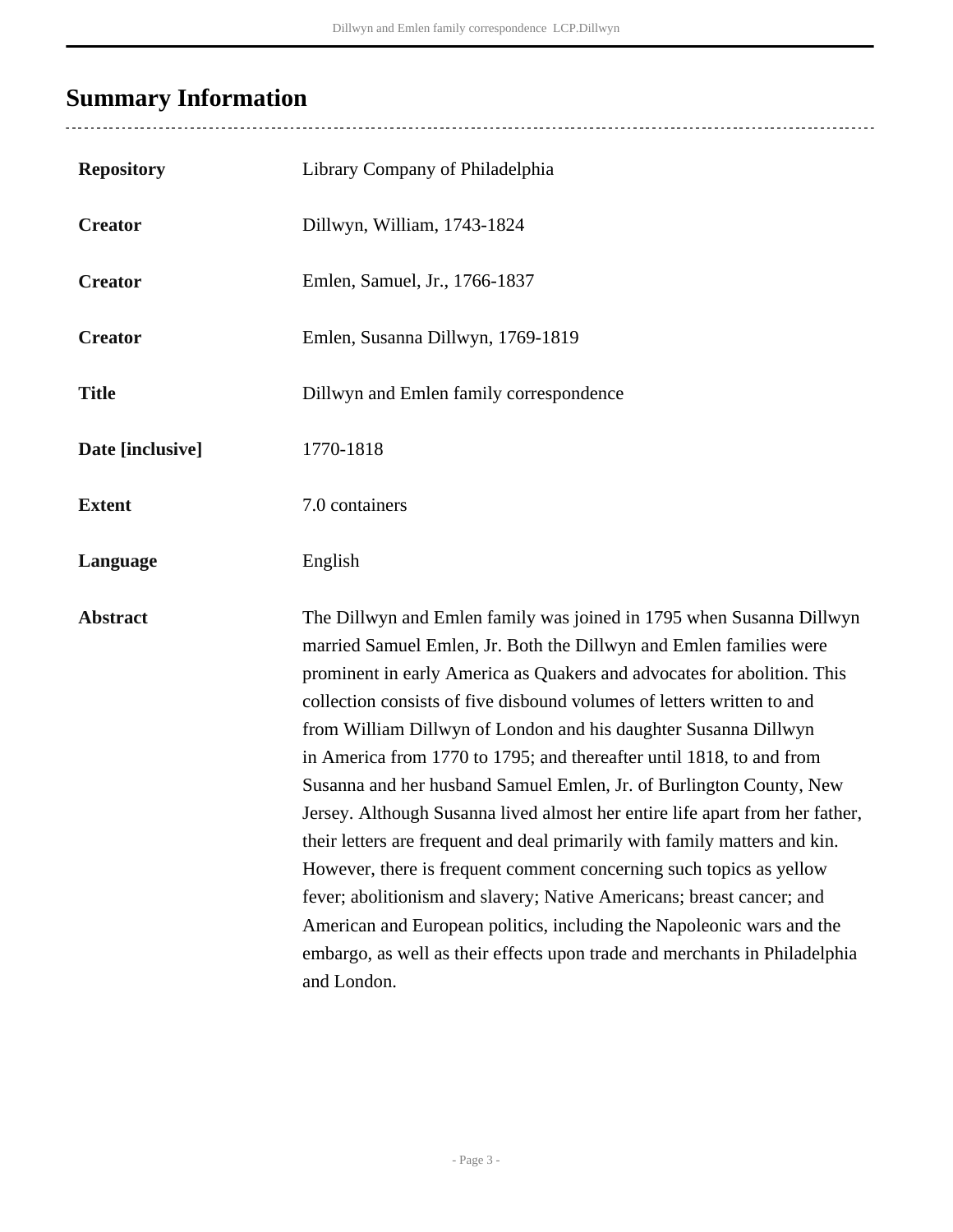## **Preferred Citation note**

[Description and date of item], [Box/folder number], Dillwyn and Emlen family correspondence, 1770-1818, Library Company of Philadelphia.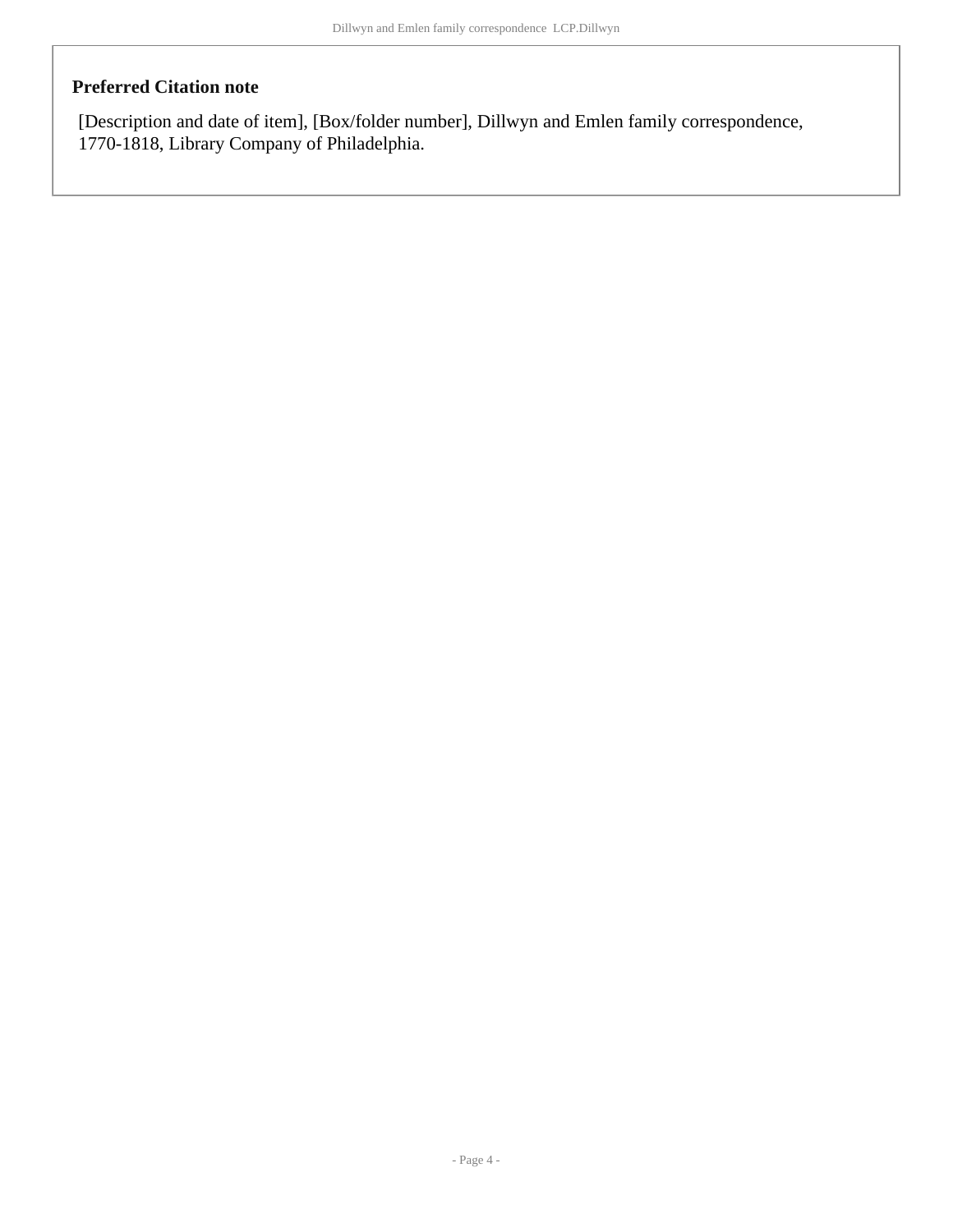## <span id="page-4-0"></span>**Biographical/Historical note**

The Dillwyn and Emlen family was joined in 1795 when Susanna Dillwyn married Samuel Emlen, Jr. Both the Dillwyn and Emlen families were prominent in early America as Quakers and advocates for abolition.

William Dillwyn was born in Philadelphia on July 21, 1743, the son of John Dillwyn and Susanna Painter. According to Clarkson, William Dillwyn was "a pupil of the venerable [Anthony] Benezet, who took pains very early to interest his feeling on [abolition]," (Clarkson). A Quaker merchant, Dillwyn married Sarah Logan Smith (1749-1769) on May 19, 1768 in Burlington County, New Jersey. On March 31, 1769, their daughter, Susanna, was born, and roughly a month later, Sarah died.

In 1772, William Dillwyn traveled (by Benezet's arrangement) to Carolina to further study slavery, which was "of great use … in fixing him as the friend of these oppressed people, for he saw so much of their cruel treatment in the course of it, that he felt an anxiety ever afterwards, amounting to a duty to do everything in his power for their relief," (Clarkson). By 1773, he, along with Richard Smith and Daniel Wells, wrote *Brief considerations on slavery, and the expediency of its abolition: with some hints on the means whereby it may be gradually effected*.

In 1774, he traveled to England in order to campaign against slavery. In 1777, he married Sarah Weston, making his stay in England permanent, and they lived at Higham Lodge, Walthamstow, Essex. Throughout his time in England, he helped to establish an anti-slavery committee in London in 1787 and toured parts of England and South Wales. In 1783, *The case of our fellow-creatures, the oppressed Africans, respectfully recommended to the serious consideration of the legislature of Great-Britain, by the people called Quakers*, was published, with William Dillwyn as author along with John Lloyd and Anthony Benezet. In 1803, he wrote, with Mary and Joshua Cresson, *Meditations written during the prevalence of the yellow fever in the city of Philadelphia, in the year 1793: which proved fatal to upwards of 4000 of its inhabitants*. During one of his tours of South Wales in 1807, he purchased the lease of the Cambrian Pottery, Swansea, Glamorganshire from George Haynes, who continued to manage the pottery works. William Dillwyn and Sarah Weston Dillwyn were the parents of eight children. He died, aged 81, on September 28, 1824 and was buried in the Friends' Burial Ground in Tottenham, Middlesex.

William's daughter from his marriage to Sarah Logan Smith, Susanna, was born on March 31, 1769 in Houghton, New Jersey, about a month before her mother died. She was raised in Burlington, New Jersey at Oxmead by her aunt Susanna Dillwyn Cox with the additional family support of her uncle and aunt, George and Sarah Hill Dillwyn who were travelling Quaker ministers. On April 16, 1795, Susanna, frequently called Susan or Sukey, married Samuel Emlen, Jr. (1766-1837) and they lived in Philadelphia. They moved to Burlington, to a newly built home, West Hill, during the 1797 yellow fever epidemic. Like William Dillwyn and his own father, Samuel Emlen, Susanna's husband was "an influential Friend himself [and] concerned himself particularly with the issues of slavery and Indian affairs within the Society of Friends," (Leavitt, page 70). As a result of their Quaker community, business connections, and extensive family relations, the Emlen household resulted in "a close-knit circle of family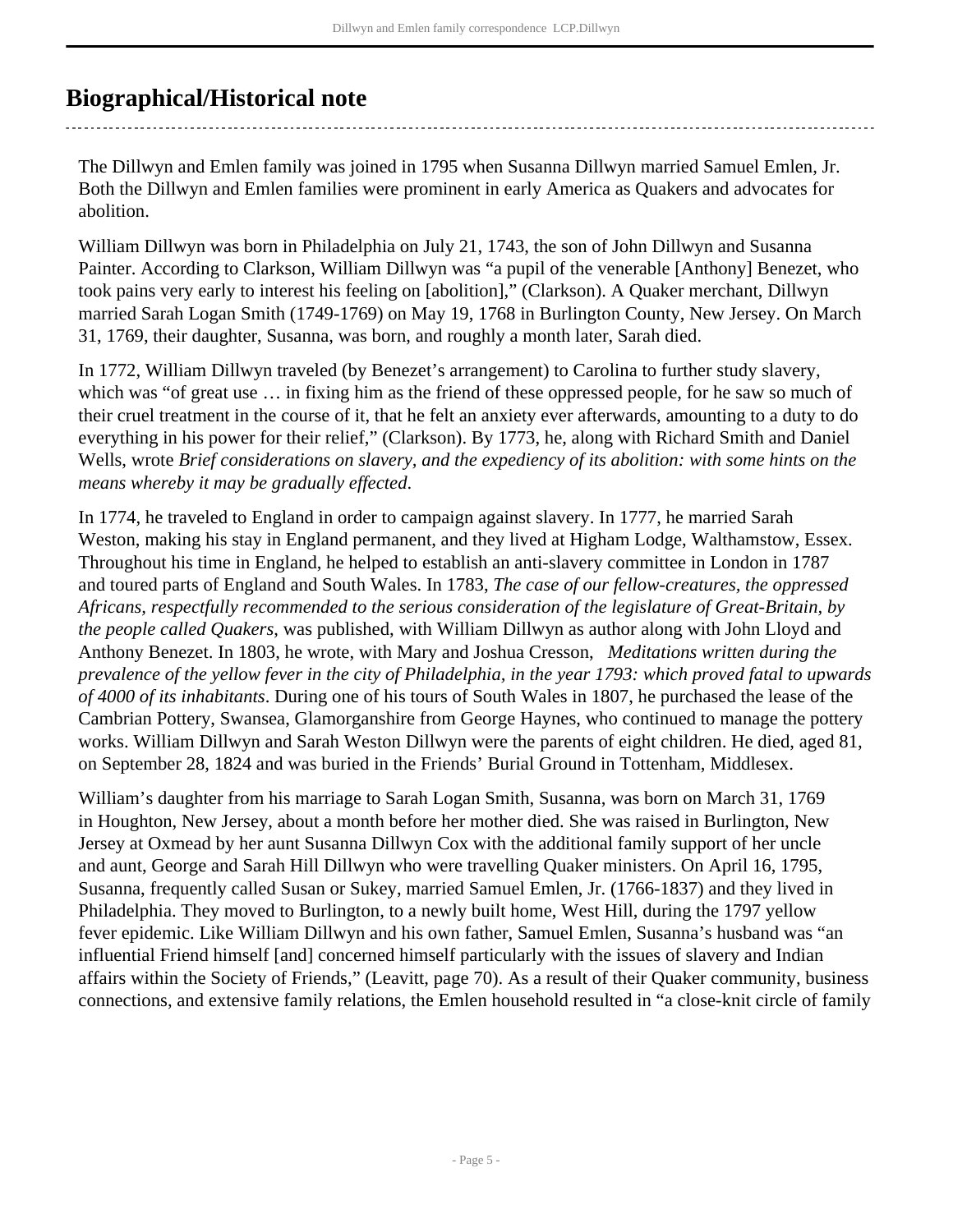and friends, radiating outward from Susan Emlen's home at West Hill to Burlington, Philadelphia, and England," (Leavitt, page 71).

Towards the end of 1813, at the age of 44, Susanna discovered a tumor in her breast; and after some time of deliberation, determined that she needed to seek professional medical help. On June 4, 1814, the tumor was removed by five doctors: Philip Syng Physick (Susanna's brother-in-law), John Syng Dorsey (serving as principal surgeon), [Caspar] Wistar, Joseph Parrish and Dr. Tucker, and a nurse at the Dillwyn home. Susanna recovered from the surgery, despite several lingering issues such as weakness in her left arm and "pain in the operative scar," (Aronowitz, page 34). In 1816, the Emlens traveled to England to visit William Dillwyn and his family. While in England, Susanna discovered that a new tumor had appeared. According to Robert A. Anonowitz, "further surgery was not an option that she wanted to seriously consider," and instead opted for "mind therapies like warmed sea water, vigilance, and carful observation," (Anonowitz, page 38). Eventually, a more stringent approach was seen as necessary, and Susanna was treated with compression therapy. The Emlens returned to New Jersey during the summer of 1818, her health declining until her death on November 24, 1819.

Samuel Emlen, Jr. lived until 1837. During his life, he served as assistant clerk to the Burlington Monthly Meeting from 1800 to 1806 and as clerk to the meeting from 1807 to 1814. At the time of his death in 1837, Samuel Emlen, Jr. "established a trust of \$20,000 for an agricultural school, The Emlen Institute for the Benefit of Children of African and Indian Descent," (Leavitt, page 70). The school was originally located in Ohio, but moved to Bucks County, Pennsylvania.

## **Bibliography:**

Aronowitz, Robert A. *Unnatural History: Breast Cancer and American Society*. Cambridge: Cambridge University Press, 2007.

Clarkson, Thomas. *The History of the Abolition of the African Slave-Trade by the British Parliament, 2 volumes*. London: L. Taylor, 1808.

Leavitt, Judith Walzer. *Women and Health in America: Historical Readings*. Madison, WI: University of Wisconsin Press, 1999.

## <span id="page-5-0"></span>**Scope and Contents note**

This collection consists of five disbound volumes of letters written to and from William Dillwyn of London and his daughter Susanna Dillwyn in America from 1770 to 1795; and thereafter until 1818, to and from Susanna and her husband Samuel Emlen, Jr. of Burlington County, New Jersey. Although Susanna lived almost her entire life apart from her father, their letters are frequent and deal primarily with family matters and kin. However, there is frequent comment concerning such topics as yellow fever; abolitionism and slavery; and American and European politics, including the Napoleonic wars and the embargo, as well as their effects upon trade and merchants in Philadelphia and London. Moreover, events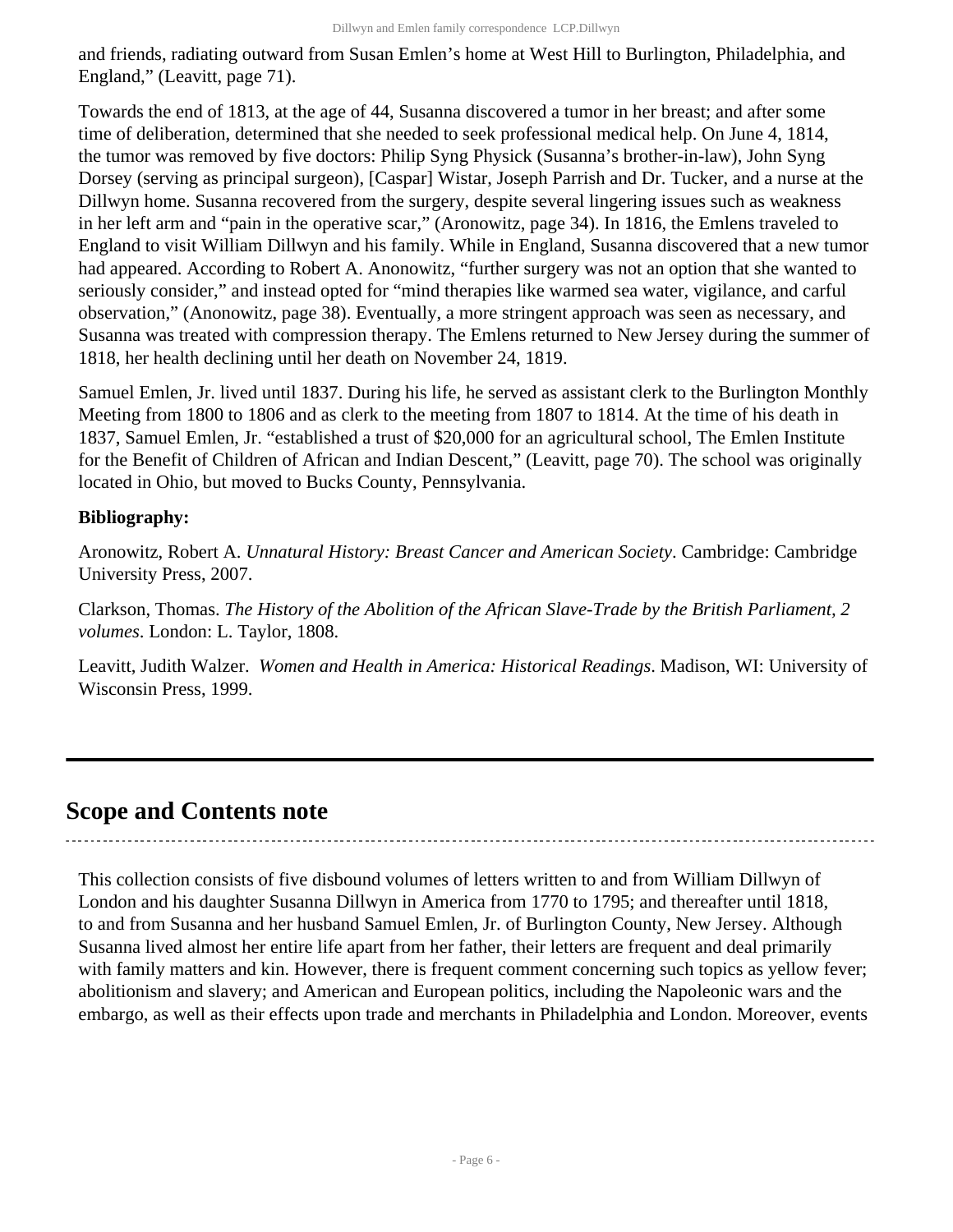such as the Federal Convention of 1787 and topics such as the health of Benjamin Franklin, the popularity of President Washington and the trials of a new republic are addressed throughout the correspondence.

This collection is largely arranged in chronological order. However, because each letter was assigned a catalog number and catalog numbers are referenced in publications, the arrangement of the collection was not disturbed. As a result, there are letters from 1803, 1808, 1809 and 1811 that are not in correct chronological order. Researchers are advised to peruse the entire collection for any misfiled correspondence.

The first volume, housed in boxes 1 and 2, includes letters dating from 1770 to 1793. The first letter, written January 5, 1770, is marked as "my dear father's first letter to me," and describes Sarah Logan Smith, Susanna's mother who died when Susanna was only one month old. By the time that Susanna was eight years old, William Dillwyn had moved permanently to England and remarried. The letters in this volume are largely regarding family--they were written to and from a child, but as the years progress and Susanna grows into a woman, the tone of the letters changes. There is much information in these letters about Susanna's half siblings, which may prove valuable to researchers studying Lewis Weston Dillwyn (1778-1855), son of William and Sarah Weston Dillwyn, who became a noted naturalist and Whig Minister of Parliament. The letters also describe Susanna's life including the books she read, her Quaker faith, visits to family members' homes, and sending squirrels to England for her siblings. William Dillwyn writes of his travels to Holland with Samuel Emlen (father of Susanna's future husband) and her uncle. Susanna writes several letters to her father in 1792 regarding relations with Native Americans, particularly regarding Cherokee and Oneida representatives who visited Philadelphia. In 1793, Susanna writes of the Indian treaty at Sandusky.

Included in this first volume are also letters regarding the 1793 yellow fever epidemic. In a letter dating September 9, 1793, Susanna writes, "I wish from time to time to give some account of the dreadful distemper which common report will inform you has become so prevalent in Philadelphia. It is indeed, my dear father, such a time of anxiety and deep distress as I believe was scarce ever known before in this country--almost every family, even here, either laments the loss of some near connection or suffers great apprehension on account of their remaining friends who have not left the city. And for those who have no particular connection with this city cannot be unmoved at the continual tales of distress and death we every day hear. In short there seems no prospect but of the entire desolation of the town, not home but from the mercy of divine Providence." Indeed, she states, "my thoughts are full of the subject. It is difficult to disengage them to obtain even that momentary relief that seems necessary to health." These letters are full of compassion, not only for the patients and families of yellow fever victims, but of the doctors trying so desperately to control the disease. She frequently mentions Dr. Benjamin Rush and his efforts during the epidemic. By September 29, 1793, Susanna writes to her father, "the disease is called the yellow fever. It has spread into I believe all parts of the city and taken away great numbers, among whom are many of the most valuable members of the community, and a great many young people of our society and others. Almost a total suspension of all business has taken place: the distresses of the poor, from sickness, [and] want of business."

The second volume dates from 1794 to 1799. During this time frame, there is significant correspondence regarding the engagement and marriage of Susanna to Samuel Emlen, Jr. Samuel Emlen, Jr. wrote to William Dillwyn asking permission to marry Susanna in March and May 1794, and in June 1794, he received permission. By July, Susanna and Samuel had received a certificate of William Dillwyn's consent to the marriage. Around the same time, they received a similar certificate from Samuel Emlen, Sr.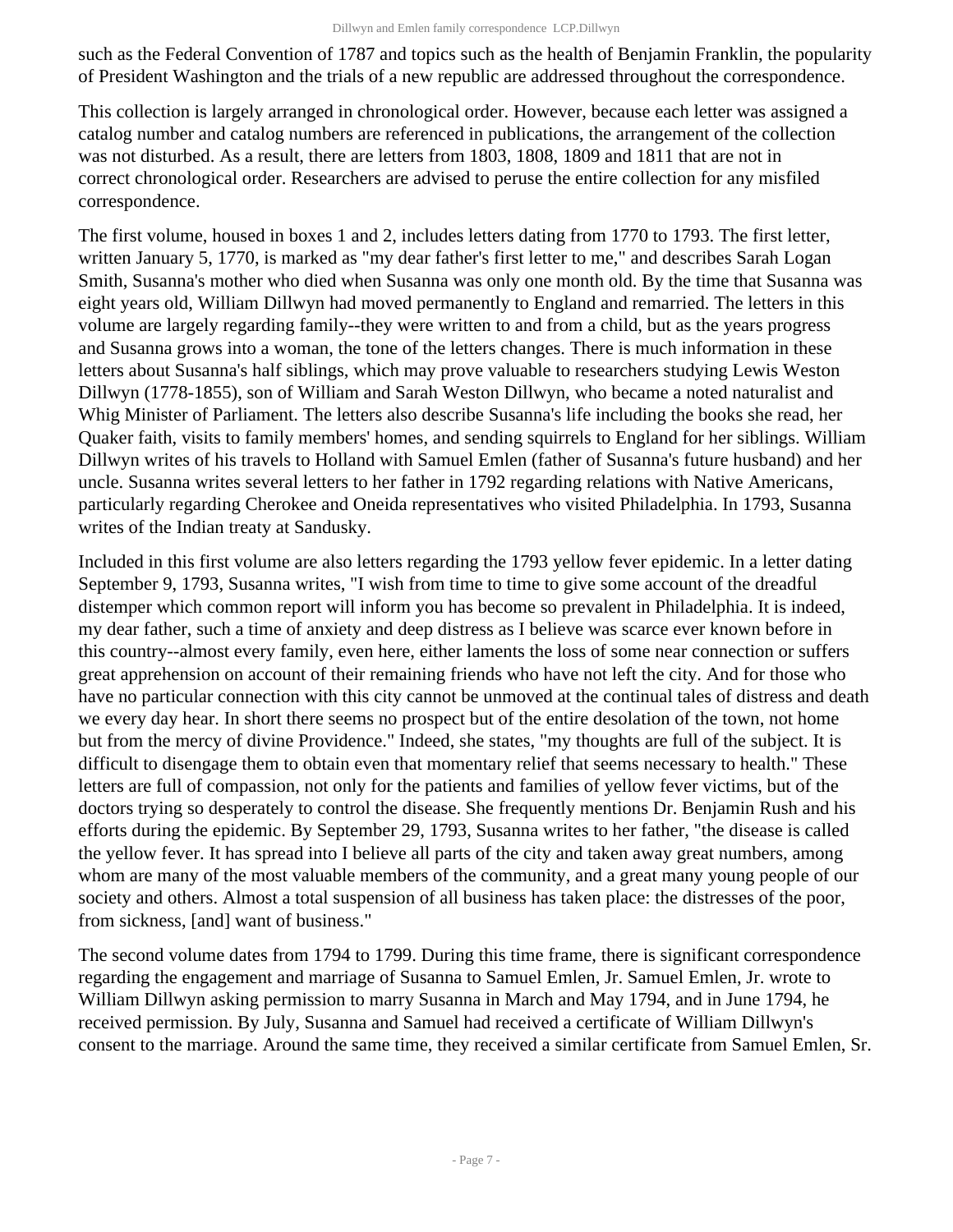From 1796 to 1797, William Dillwyn writes to Susanna and Samuel regarding his travels through Ireland. There are also letters during this time from Susanna and Samuel regarding the illness of Samuel Emlen, Sr, who died on December 30, 1799.

Letters from 1800 to 1806 are housed in the third volume and letters from 1807 to 1810 are housed in the fourth volume. Researchers will find letters from November to December 1803 out of chronological order in Box 5, Folder 6. Letters are filled with news of family and friends. In 1807, Susanna writes of the marriage of John Syng Dorsey, and in 1808 she writes of her cousin Susan Cox's marriage to Joseph Parrish. Dr. Philip Syng Physick was married to Samuel Emlen, Jr.'s half-sister Elizabeth (he was also later legally separated from her), and he is discussed with some frequency throughout the correspondence. The letters occasionally include descriptions of her family and friends. In a July 5, 1809 letter to her father, Susanna writes, "Dr. Pysick, a person I sincerely love, is ... naturally grave, constantly engaged in occupations that call for his whole attention, and daily a spectator of evils he can only at best, partially relieve, [and] he has acquired what seems to me so gloomy a view of life, that I tell him, I could not live if I did not entertain more cheerful sentiments." Researchers will find letters from 1808, 1809 and 1811 out of chronological order in Box 6, Folder 18.

The final volume contains letters from 1811 to 1818. During the year of 1815, many letters discuss Susanna's breast cancer and demonstrate not only her fear, but the concern and support of her entire family. During this time frame, Susanna's faith is particularly well demonstrated via her letters to her family. Her writing, however, is typically honest and she describes her experience from the time that she "perceived a tumour in [her] left breast, irregularly shaped, about the size of a partridge egg," to her operation without anesthesia, to the relief of recovery when she writes, " the Physicians all agreed that the disease was completely eradicated." Susanna and Samuel's correspondence does not focus solely on her illness, even during the height of the problems, but continues, as throughout the entire collection of correspondence to pay tribute to Quakerism, family, friends and their community. From late 1816 to mid 1818, Samuel and Susanna Emlen visited her father in England. As a result, the depth of correspondence is somewhat reduced during that time period.

This collection should be consulted by any researcher interested in colonial America, the early United States, Quakerism, abolition, Native Americans, history of medicine, women's history, and Philadelphia and New Jersey history. Beyond, the general description of life through the eyes of Quakers in Philadelphia, New Jersey, and England from 1770 to 1818, this family witnessed national events, epidemics, and wars. Susanna's descriptions, in particular, are compassionate and honest and may provide new perspectives on known events in American history.

## <span id="page-7-0"></span>**Administrative Information**

## **Publication Information**

Library Company of Philadelphia 2010.10.20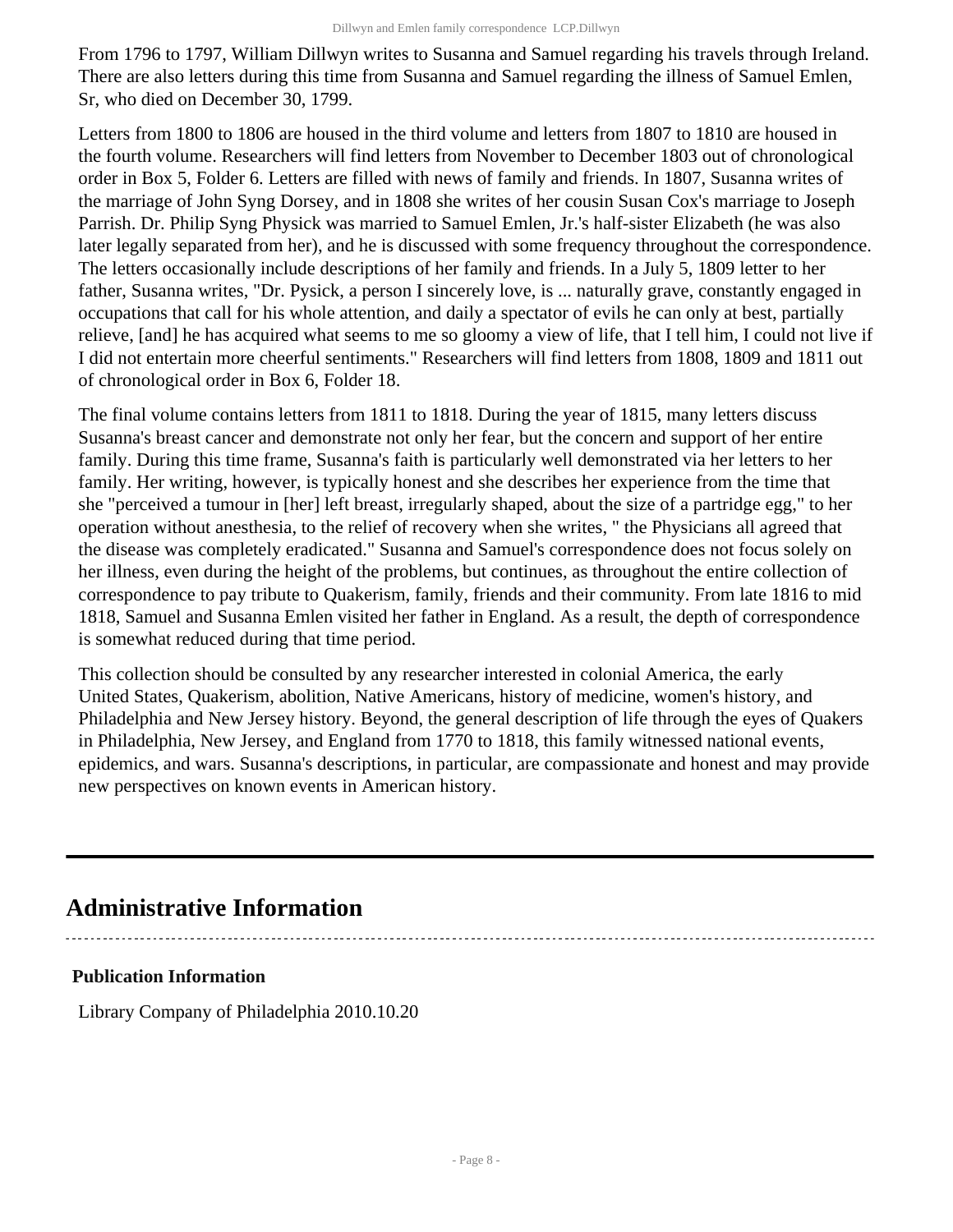#### **Conditions Governing Access note**

This collection is open for research use, on deposit at the Historical Society of Pennsylvania, 1300 Locust Street, Philadelphia, PA 19107. For access, please contact the Historical Society at 215-732-6200 or visit http://www.hsp.org.

#### **Conditions Governing Use note**

Copyright restrictions may apply. Please contact the Library Company of Philadelphia with requests for copying and for authorization to publish, quote or reproduce the material.

#### **Immediate Source of Acquisition note**

Gift of Guielma M. Howland, 1884.

#### **Processing Information note**

The processing of this collection was made possible through generous funding from The Andrew W. Mellon Foundation, administered through the Council on Library and Information Resources' "Cataloging Hidden Special Collections and Archives" Project.

This collection was *minimally processed* in 2009-2011, as part of an experimental project conducted under the auspices of the Philadelphia Area Consortium of Special Collections Libraries to help eliminate processing backlog in Philadelphia repositories. A minimally processed collection is one processed at a less intensive rate than traditionally thought necessary to make a collection ready for use by researchers. When citing sources from this collection, researchers are advised to defer to folder titles provided in the finding aid rather than those provided on the physical folder.

Employing processing strategies outlined in Mark Greene's and Dennis Meissner's 2005 article, *More Product, Less Process: Revamping Traditional Processing Approaches to Deal With Late 20th-Century Collections*, the project team tested the limits of minimal processing on collections of all types and ages, in 23 Philadelphia area repositories. A primary goal of the project, the team processed at an average rate of 2-3 hours per linear foot of records, a fraction of the time ordinarily reserved for the arrangement and description of collections. Among other time saving strategies, the project team did not extensively review the content of the collections, replace acidic folders or complete any preservation work.

## <span id="page-8-0"></span>**Related Materials**

#### **Related Archival Materials note**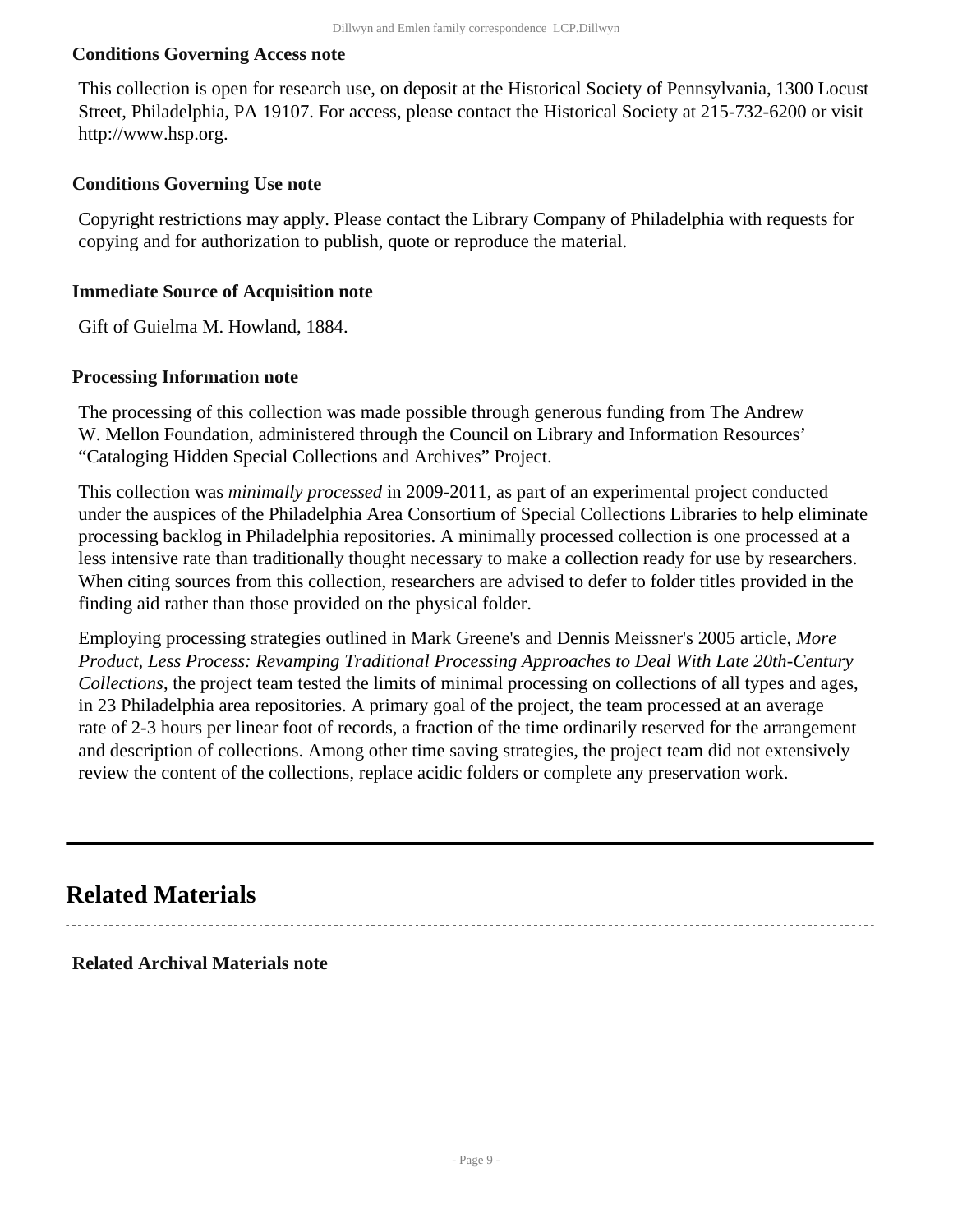Haverford College: Emlen Institution for the Benefit of Children of African and Indian descent records, 1765-1956 (bulk 1838-1956), Ms. Coll. 999; Edward Wanton Smith collection, circa 1837-1848, Ms. Coll. 955 (see box 3); and Howland collection.

Historical Society of Pennsylvania: Cox, Parrish and Wharton papers, Historical Society of Pennsylvania; Logan family papers; and Vaux papers. National Library of Wales: William Dillwyn diaries, 1774-1790.

## <span id="page-9-0"></span>**Controlled Access Headings**

### **Genre(s)**

• Correspondence

## **Geographic Name(s)**

- Burlington (N.J.)
- Great Britain
- Philadelphia (Pa.)

### **Personal Name(s)**

- Dillwyn, William, 1743-1824
- Emlen, Samuel, 1730-1799
- Emlen, Samuel, Jr., 1766-1837
- Emlen, Susanna Dillwyn, 1769-1819

### **Subject(s)**

- Abolitionists
- Breast--Cancer
- Indians of North America
- Napoleonic Wars, 1800-1815
- Native Americans
- Quaker women
- Quakers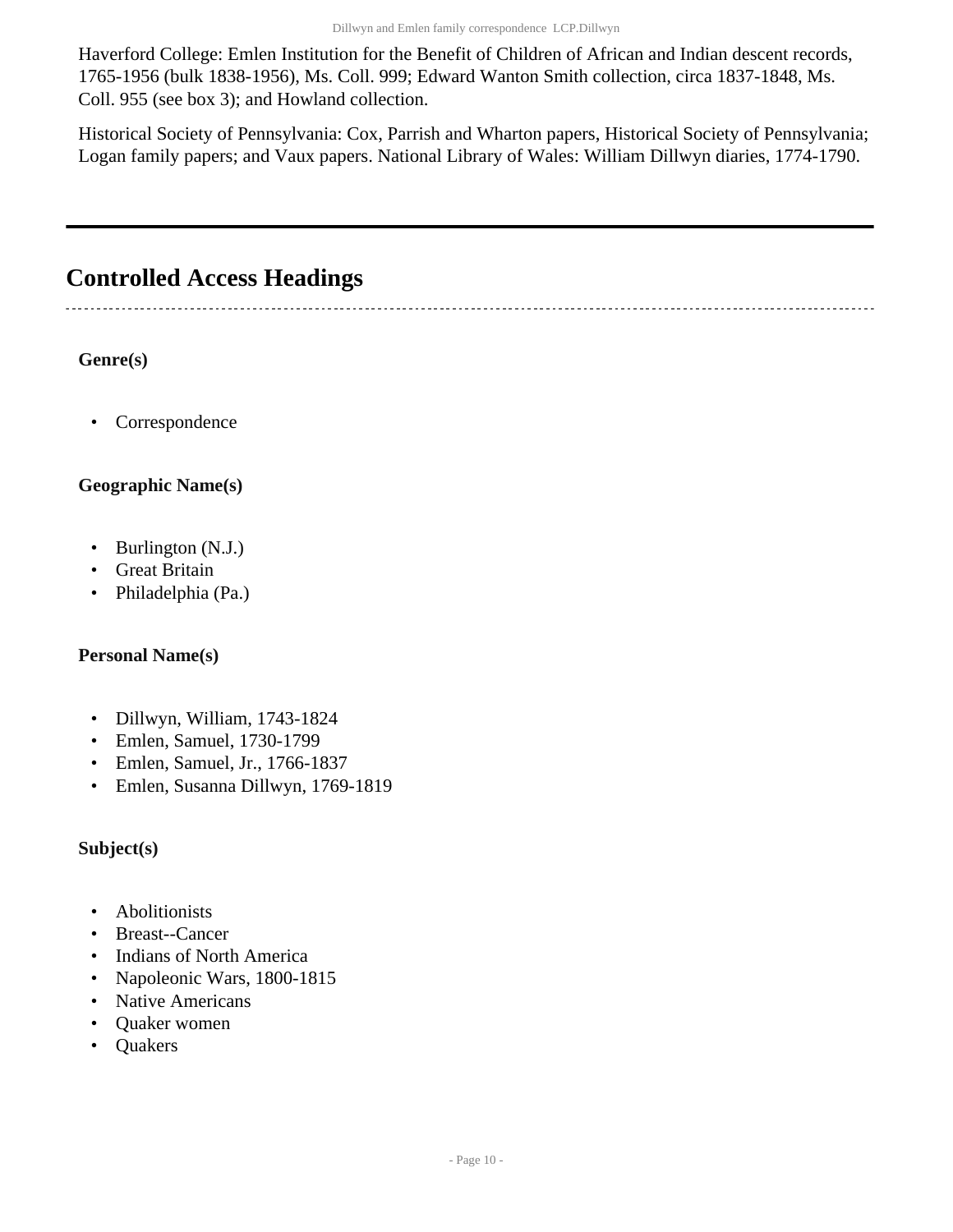- Society of Friends
- United States--History--Colonial period, ca. 1600-1775
- United States--History--War of 1812
- Yellow fever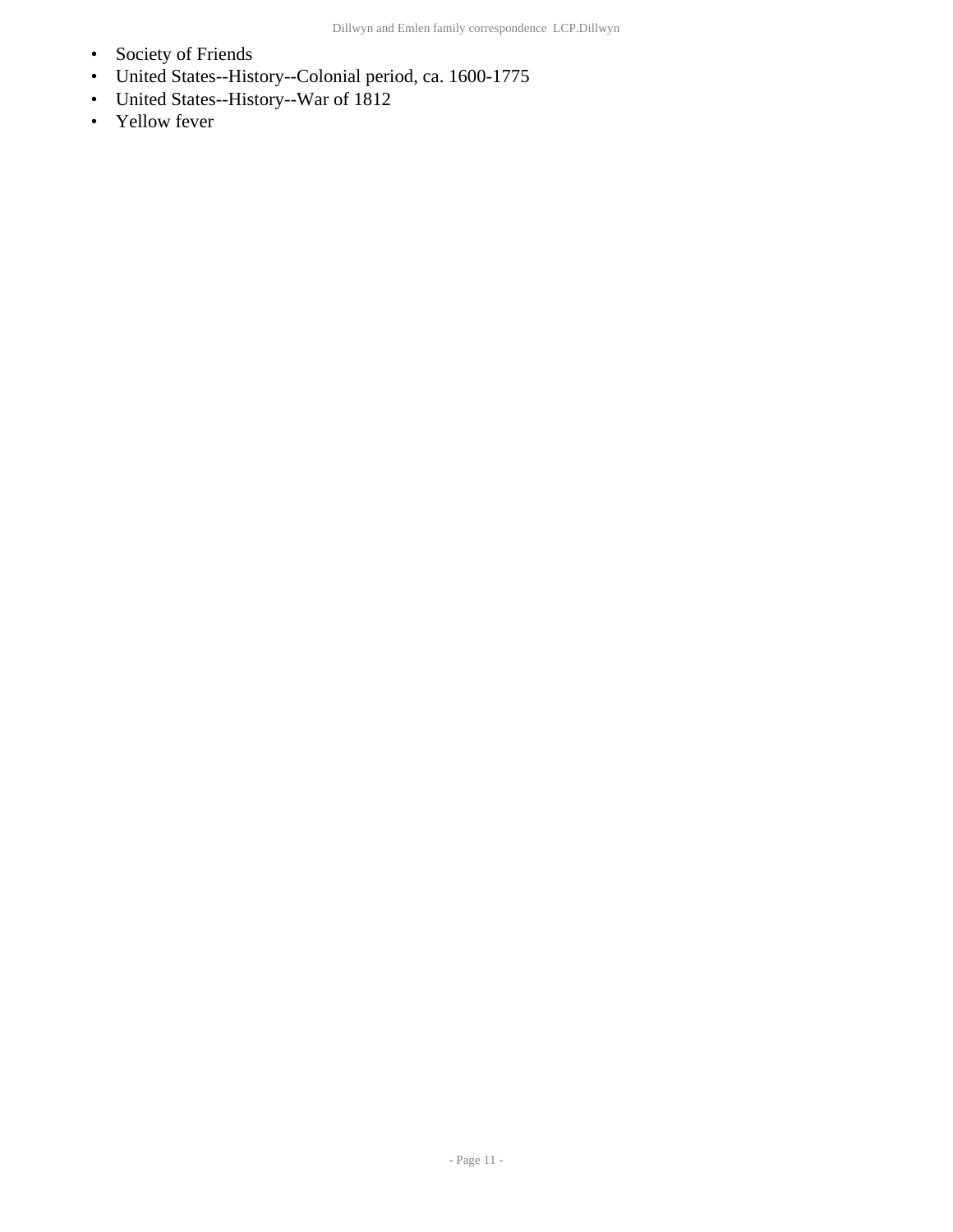## <span id="page-11-0"></span>**Collection Inventory**

<span id="page-11-1"></span>

|  | Volume 1 1770-1793 Yi2 7302 |  |
|--|-----------------------------|--|
|--|-----------------------------|--|

|                        | <b>Box</b>   | Folder           |
|------------------------|--------------|------------------|
| 1770-1783              | $\,1\,$      | $\mathbf{1}$     |
| 1784                   | $\mathbf{1}$ | $\overline{2}$   |
| 1785                   | $\mathbf 1$  | 3                |
| 1786 January-June      | $\mathbf{1}$ | $\overline{4}$   |
| 1786 July-December     | $\mathbf 1$  | $\sqrt{5}$       |
| 1787                   | $\mathbf{1}$ | $6\,$            |
| 1788 January-September | $\,1\,$      | $\boldsymbol{7}$ |
| 1788 October-December  | $\mathbf{1}$ | 8                |
| 1789 January-May       | $\mathbf{1}$ | 9                |
| 1789 June-October      | $\mathbf{1}$ | $10\,$           |
| 1789 November-December | $\,1\,$      | 11               |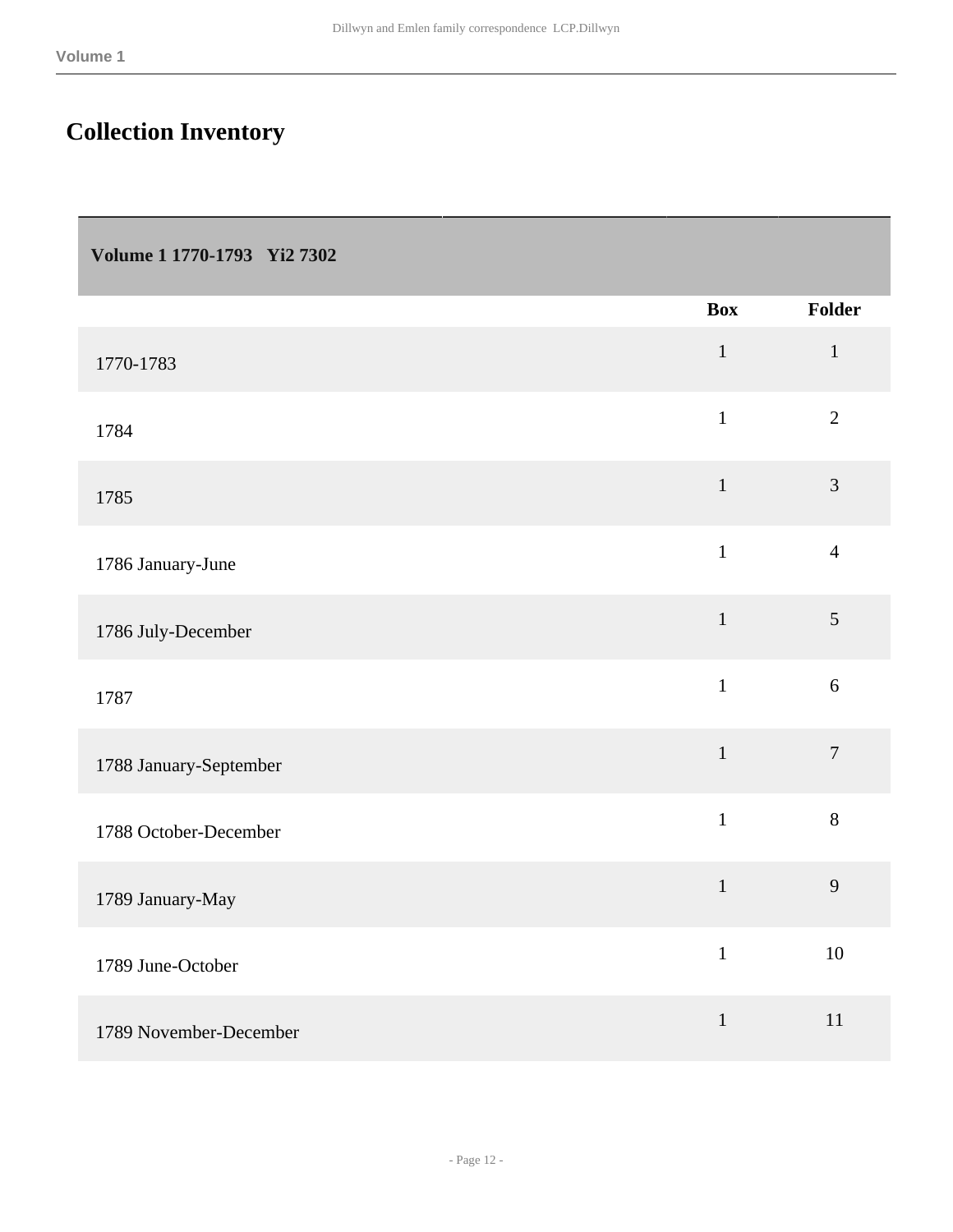| 1790 January-March    | $\mathbf{1}$   | 12               |
|-----------------------|----------------|------------------|
| 1790 April-July       | $\mathbf 1$    | 13               |
| 1790 August-December  | $\overline{2}$ | $\,1\,$          |
| 1791 January-June     | $\overline{2}$ | $\sqrt{2}$       |
| 1791 July-September   | $\overline{2}$ | $\mathfrak{Z}$   |
| 1791 October-December | $\overline{2}$ | $\overline{4}$   |
| 1792 January-May      | $\overline{2}$ | 5                |
| 1792 June-September   | $\overline{2}$ | 6                |
| 1792 July-December    | $\overline{2}$ | $\boldsymbol{7}$ |
| 1793 January-April    | $\overline{2}$ | $8\,$            |
| 1793 May-July         | $\mathbf{2}$   | $\mathbf{9}$     |
| 1793 August-September | $\overline{2}$ | $10\,$           |
| 1793 October-December | $\overline{2}$ | $11\,$           |
| Fragments undated     | $\overline{2}$ | 12               |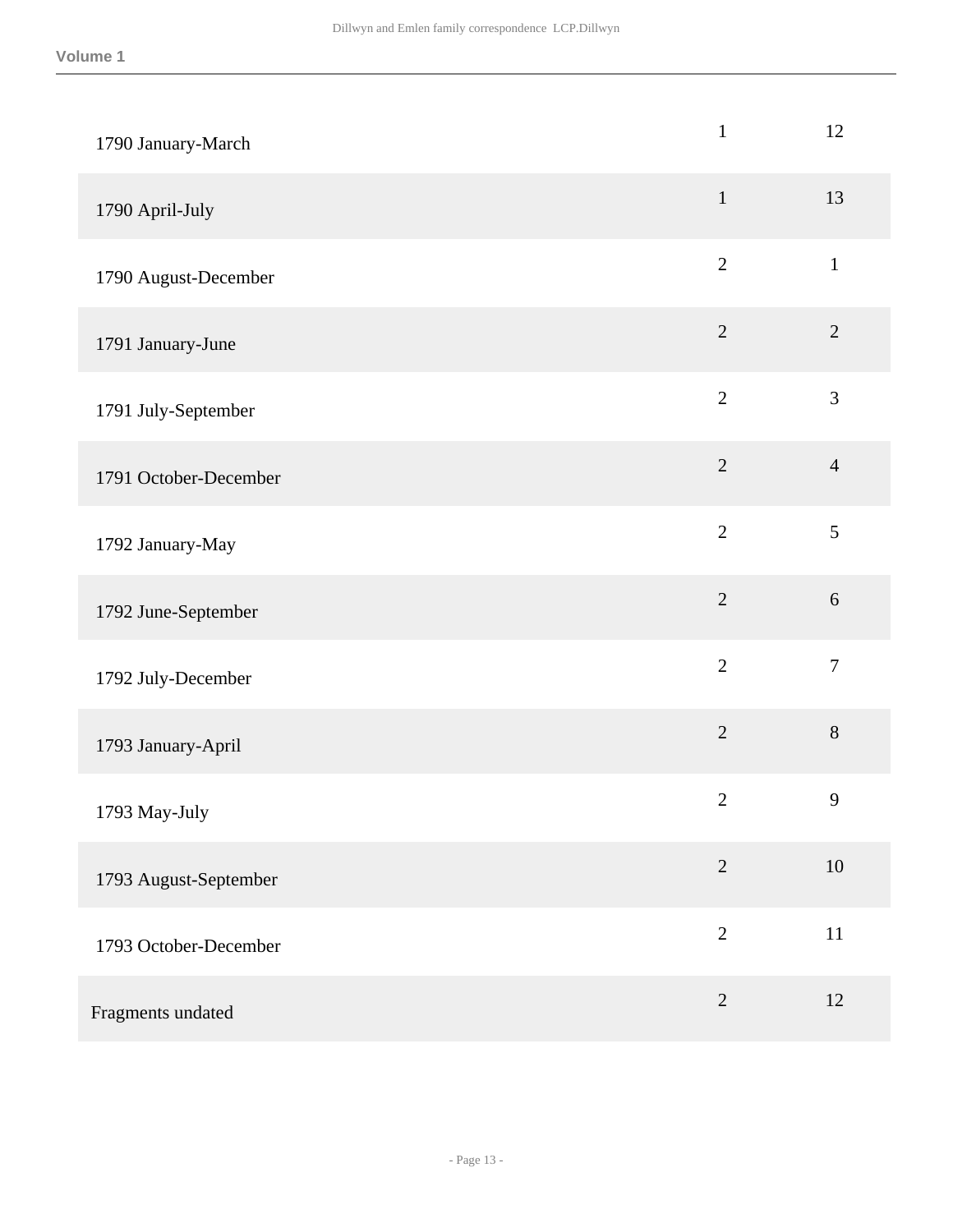### <span id="page-13-0"></span>**Volume 2 1794-1799 Yi2 7303**

|                           | <b>Box</b>     | Folder         |
|---------------------------|----------------|----------------|
| 1794 January-June         | $\mathfrak{Z}$ | $\mathbf{1}$   |
| 1794 June-October         | $\mathfrak{Z}$ | $\overline{2}$ |
| 1794 November-1795 April  | 3              | 3              |
| 1795 April-August         | 3              | $\overline{4}$ |
| 1795 August-1796 February | $\mathfrak{Z}$ | $\mathfrak{S}$ |
| 1796 February-July        | 3              | 6              |
| 1796 July-September       | $\mathfrak{Z}$ | $\overline{7}$ |
| 1796 November-1797 May    | 3              | 8              |
| 1797 May-November         | $\mathfrak{Z}$ | 9              |
| 1797 November-1798 May    | 3              | 10             |
| 1798 May-December         | 3              | $11\,$         |
| 1799 January-October      | $\mathfrak{Z}$ | $12\,$         |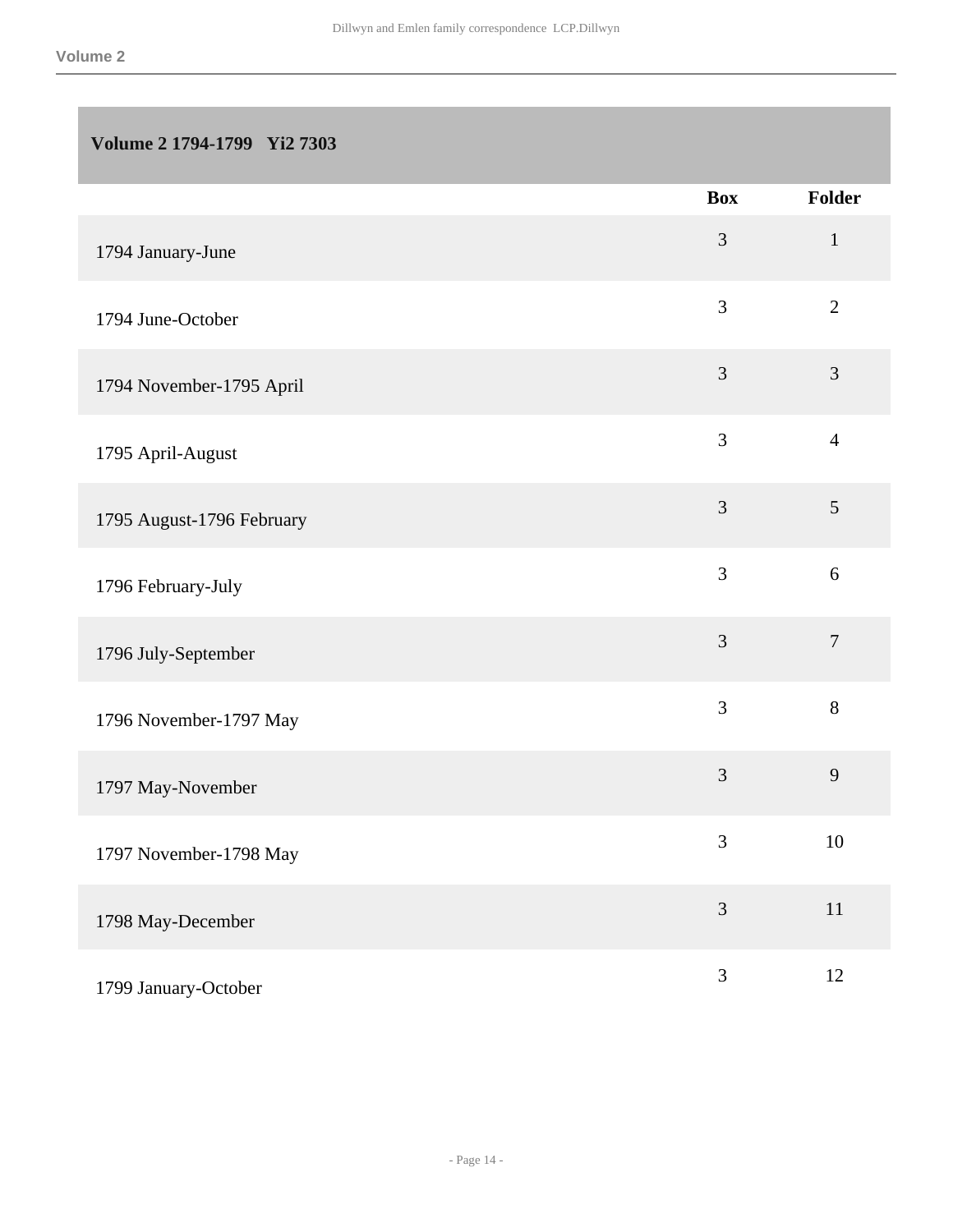<span id="page-14-0"></span>

| 1799 October-December       | $\mathfrak{Z}$ | 13               |
|-----------------------------|----------------|------------------|
| Volume 3 1800-1806 Yi2 7304 |                |                  |
|                             | <b>Box</b>     | Folder           |
| 1800 January-March          | $\overline{4}$ | $\mathbf{1}$     |
| 1800 April-May              | $\overline{4}$ | $\overline{2}$   |
| 1800 June-July              | $\overline{4}$ | 3                |
| 1800 July-September         | $\overline{4}$ | $\overline{4}$   |
| 1800 September              | $\overline{4}$ | 5                |
| 1800 October-1801 March     | $\overline{4}$ | 6                |
| 1801 February-March         | $\overline{4}$ | $\boldsymbol{7}$ |
| 1801 April-July             | $\overline{4}$ | $8\,$            |
| 1801 June-September         | $\overline{4}$ | 9                |
| 1801 September-1802 June    | $\overline{4}$ | 10               |
| 1802 August-December        | $\overline{4}$ | $11\,$           |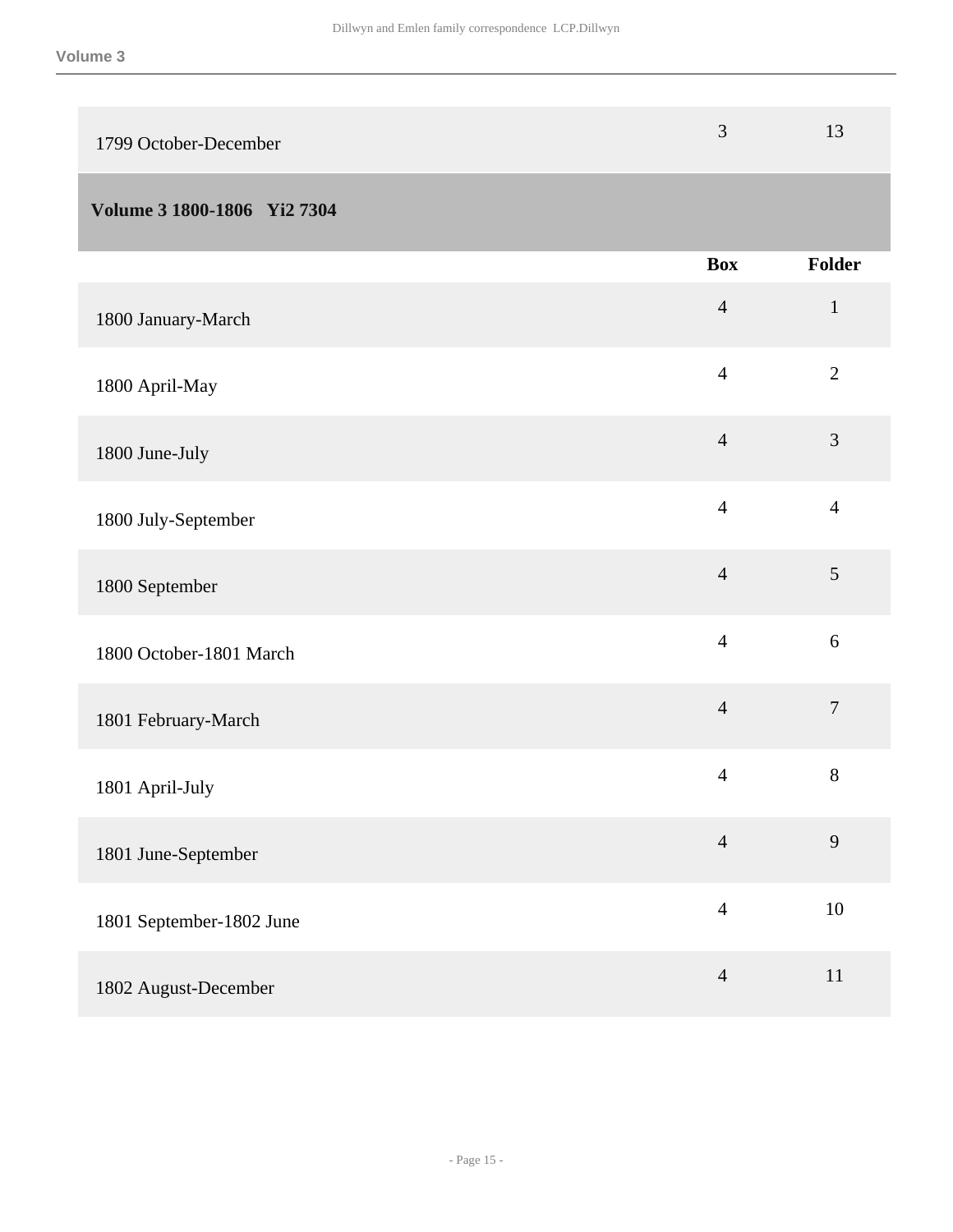| 1803 January-April                             | $\overline{4}$ | 12               |
|------------------------------------------------|----------------|------------------|
| 1803 May-June                                  | $\overline{4}$ | 13               |
| 1803 June-October                              | $\overline{4}$ | 14               |
| 1803 November                                  | $\overline{4}$ | 15               |
| 1804 January-March                             | 5              | $\mathbf 1$      |
| 1804 March-April                               | $\mathfrak{S}$ | $\sqrt{2}$       |
| 1804 April-June                                | 5              | 3                |
| 1804 June-August                               | $\mathfrak{S}$ | $\overline{4}$   |
| 1804 August-October                            | 5              | 5                |
| 1803 November-December, 1804 November-December | $\sqrt{5}$     | $\sqrt{6}$       |
| 1804 January, 1805 January                     | $\mathfrak s$  | $\boldsymbol{7}$ |
| 1805 February-March                            | 5              | $8\,$            |
| 1805 March-June                                | 5              | 9                |
| 1805 June-September                            | $\mathfrak{S}$ | 10               |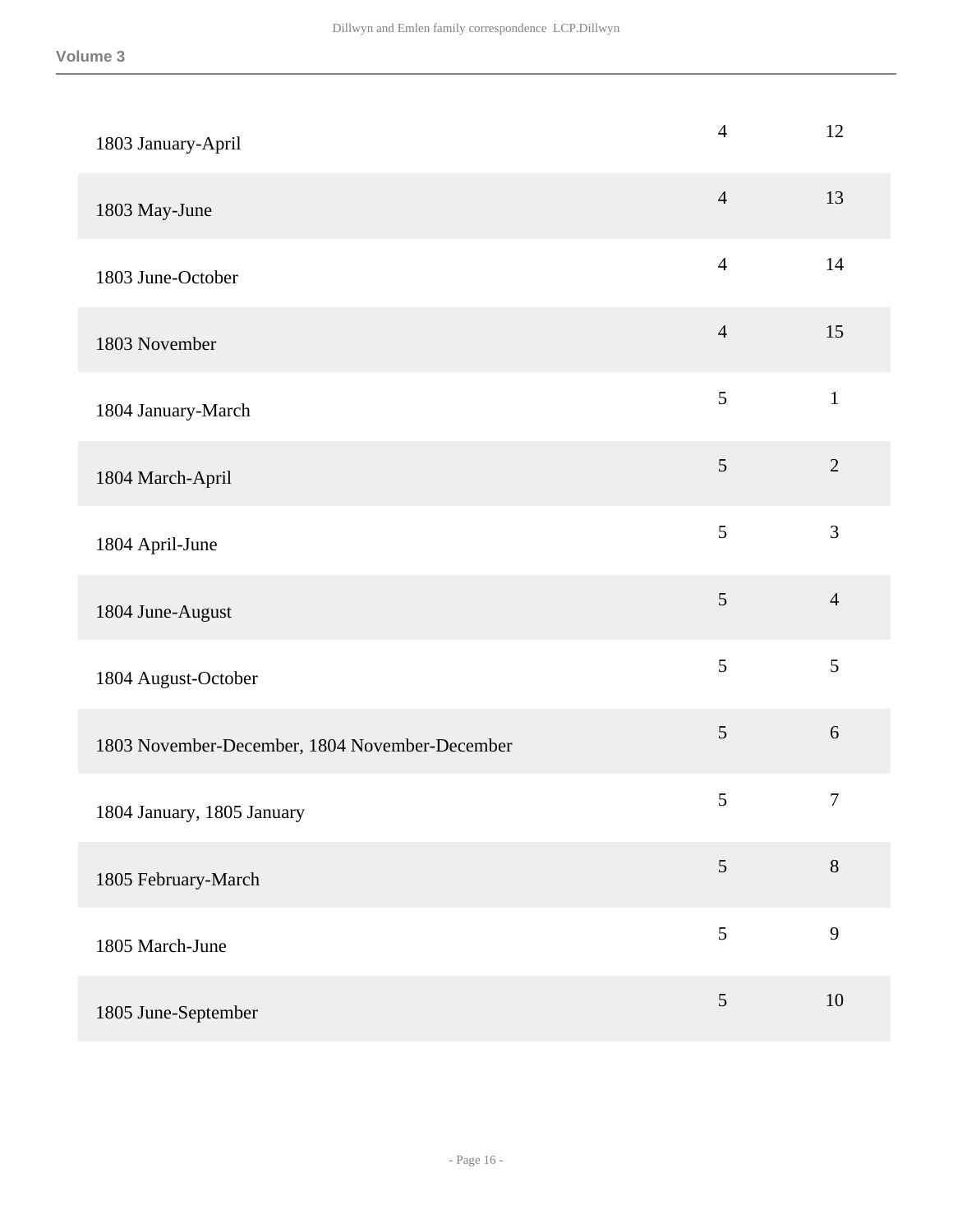<span id="page-16-0"></span>

| 1805 October-December       | $\mathfrak{S}$ | 11             |
|-----------------------------|----------------|----------------|
| 1805 December-1806 February | $\mathfrak{S}$ | 12             |
| 1806 February-March         | 5              | 13             |
| 1806 March-May              | $\mathfrak{S}$ | 14             |
| 1806 June-July              | 5              | 15             |
| 1806 August-October         | 5              | 16             |
| 1806 October-December       | 5              | 17             |
|                             |                |                |
| Volume 4 1807-1810 Yi2 7305 |                |                |
|                             | <b>Box</b>     | Folder         |
| 1807 January-February       | 6              | $\mathbf{1}$   |
| 1807 March-May              | 6              | $\overline{2}$ |
| 1807 May-June               | $\sqrt{6}$     | $\mathfrak{Z}$ |
| 1807 July-August            | $6\,$          | $\overline{4}$ |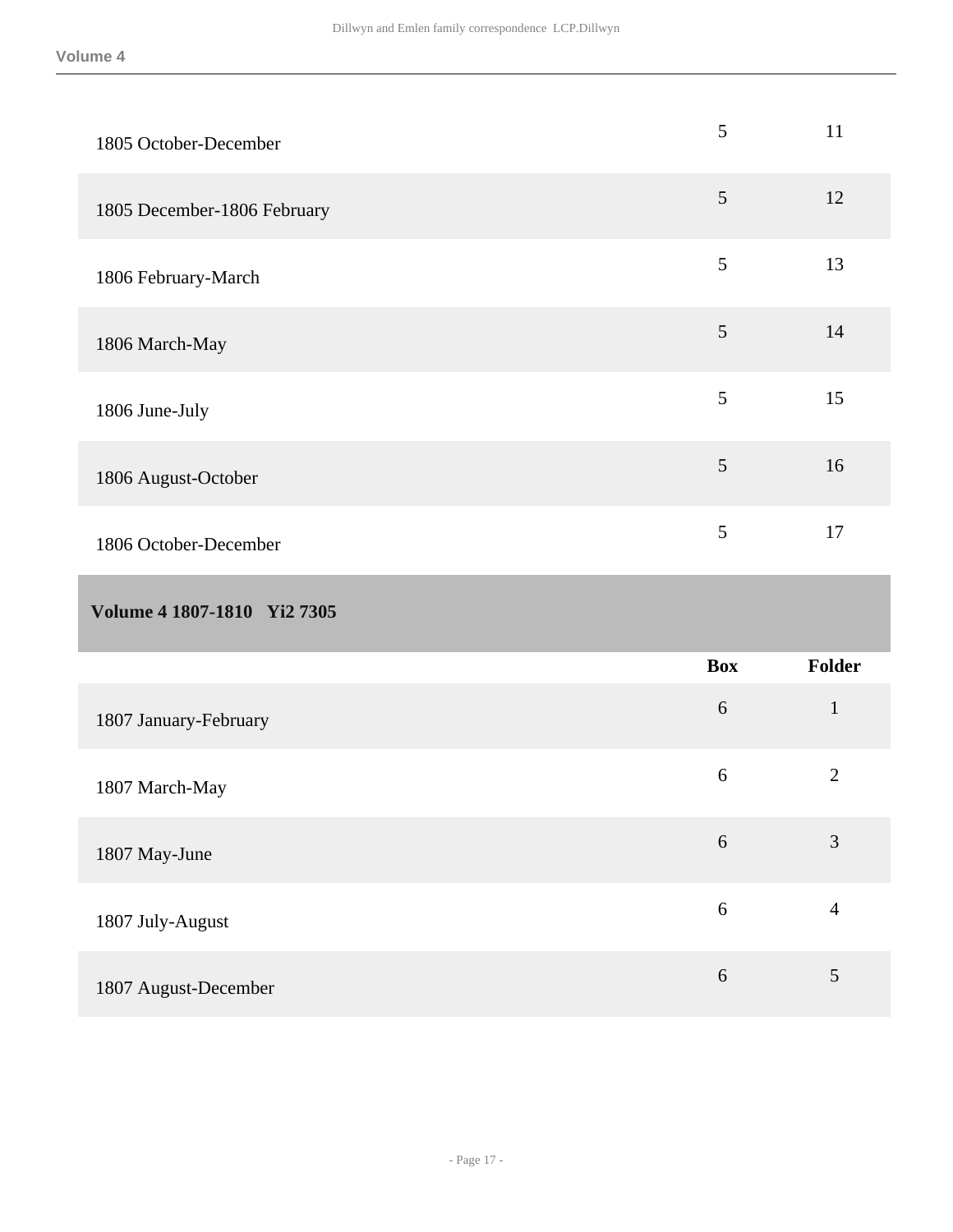| 1807 December-1808 February                | 6                | 6                |
|--------------------------------------------|------------------|------------------|
| 1808 March-April                           | $6\,$            | $\boldsymbol{7}$ |
| 1808 May-June                              | 6                | $8\,$            |
| 1808 July-September                        | $6\,$            | 9                |
| 1808 September-December                    | $\sqrt{6}$       | 10               |
| 1808 December-1809 January                 | $6\,$            | 11               |
| 1809 February-March                        | $\sqrt{6}$       | 12               |
| 1809 March-April                           | $\boldsymbol{6}$ | 13               |
| 1809 May-June                              | 6                | 14               |
| 1809 July-August                           | $\boldsymbol{6}$ | 15               |
| 1809 September-October                     | 6                | 16               |
| 1809 October-December                      | 6                | 17               |
| 1808 December, 1809 December, 1811 January | $\sqrt{6}$       | 18               |
| 1810 January-March                         | $\sqrt{6}$       | 19               |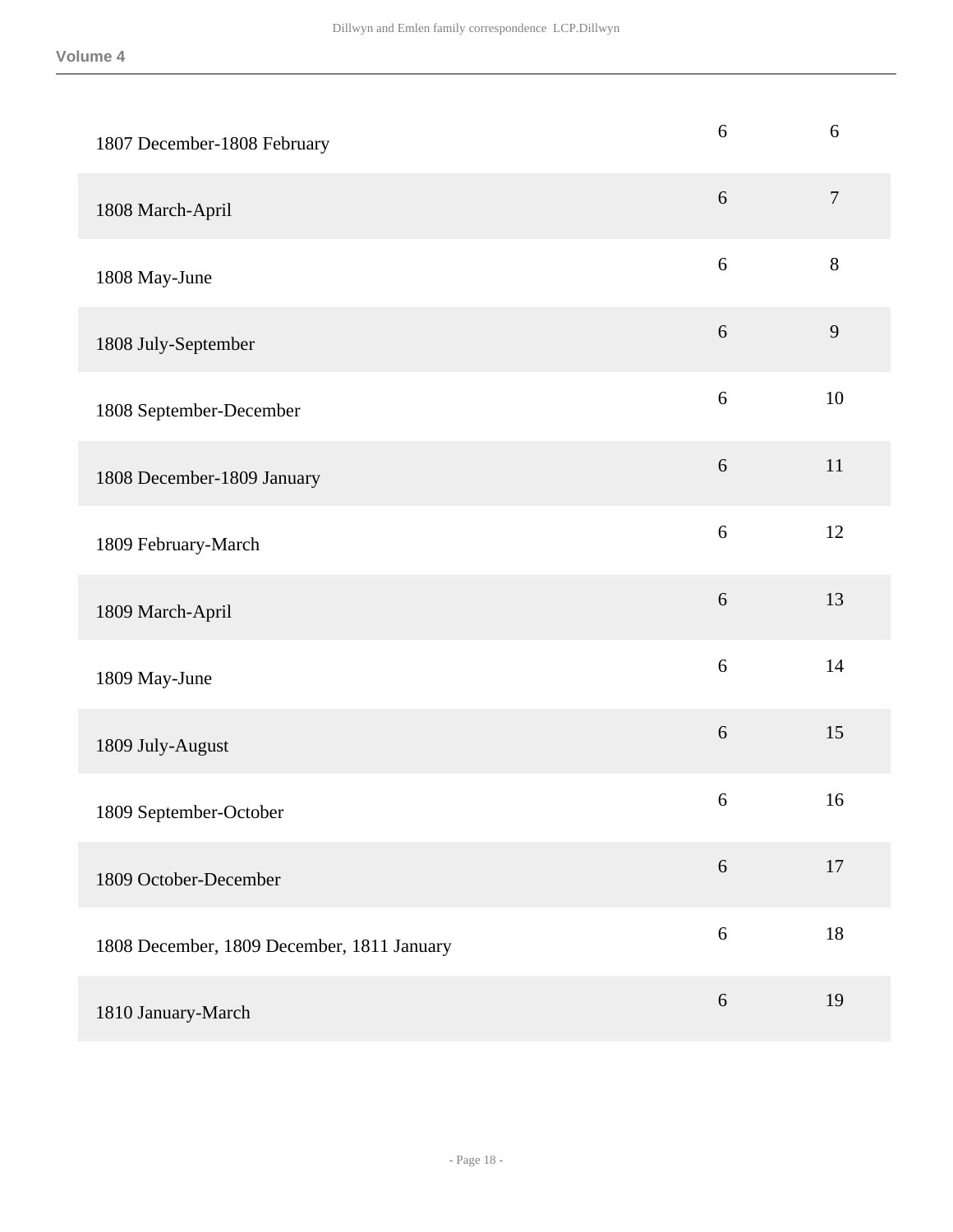<span id="page-18-0"></span>

| 1810 March-May                                      | 6                | 20             |
|-----------------------------------------------------|------------------|----------------|
| 1810 May-July                                       | $6\,$            | 21             |
| 1810 July-August                                    | $\sqrt{6}$       | 22             |
| 1810 September-October                              | $6\,$            | 23             |
| 1810 September-December                             | 6                | 24             |
| 1810 December                                       | $6\,$            | 25             |
| Extraneous material found in volume 4 1816, undated | $\sqrt{6}$       | 26             |
|                                                     |                  |                |
| Volume 5 1811-1818 Yi2 7306                         |                  |                |
|                                                     | <b>Box</b>       | <b>Folder</b>  |
| 1811 January                                        | $\boldsymbol{7}$ | $\overline{2}$ |
| 1811 February-March                                 | $\tau$           | 3              |
| 1811 March-May                                      | $\overline{7}$   | $\overline{4}$ |
| 1811 May-June                                       | $\overline{7}$   | 5              |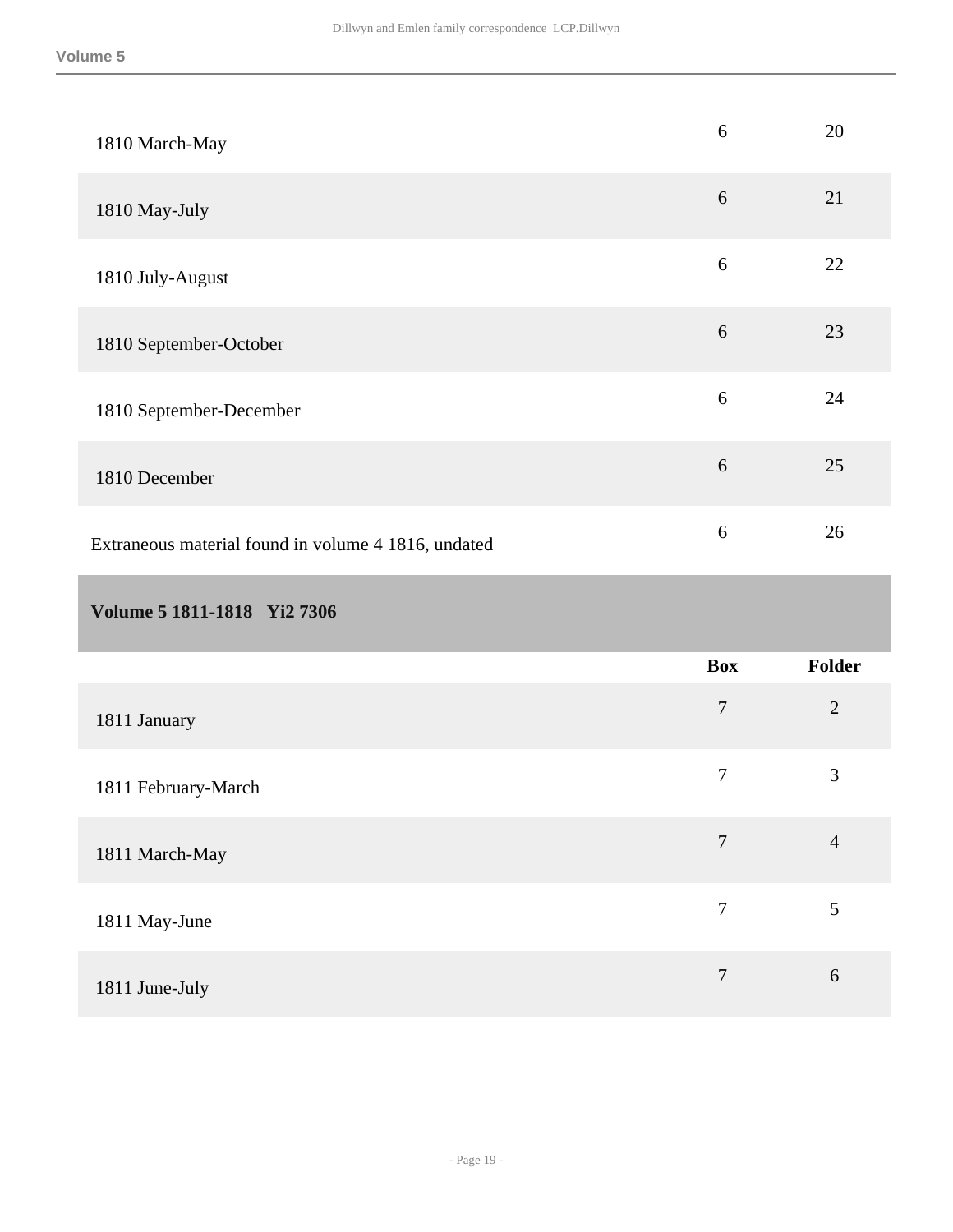| 1811 July-August           | $\overline{7}$   | $\boldsymbol{7}$ |
|----------------------------|------------------|------------------|
| 1811October-December       | $\overline{7}$   | $8\,$            |
| 1811 December-1812 January | $\overline{7}$   | 9                |
| 1812 January-February      | $\overline{7}$   | 10               |
| 1812 February-March        | $\tau$           | 11               |
| 1812 March-May             | $\overline{7}$   | 12               |
| 1812 May-July              | $\overline{7}$   | 13               |
| 1812 July-August           | $\overline{7}$   | 14               |
| 1812 September-November    | $\tau$           | 15               |
| 1812 November-December     | $\overline{7}$   | 16               |
| 1813 January-March         | $\tau$           | 17               |
| 1813 March-May             | $\overline{7}$   | $18\,$           |
| 1813 June-July             | $\overline{7}$   | 19               |
| 1813 August-October        | $\boldsymbol{7}$ | 20               |